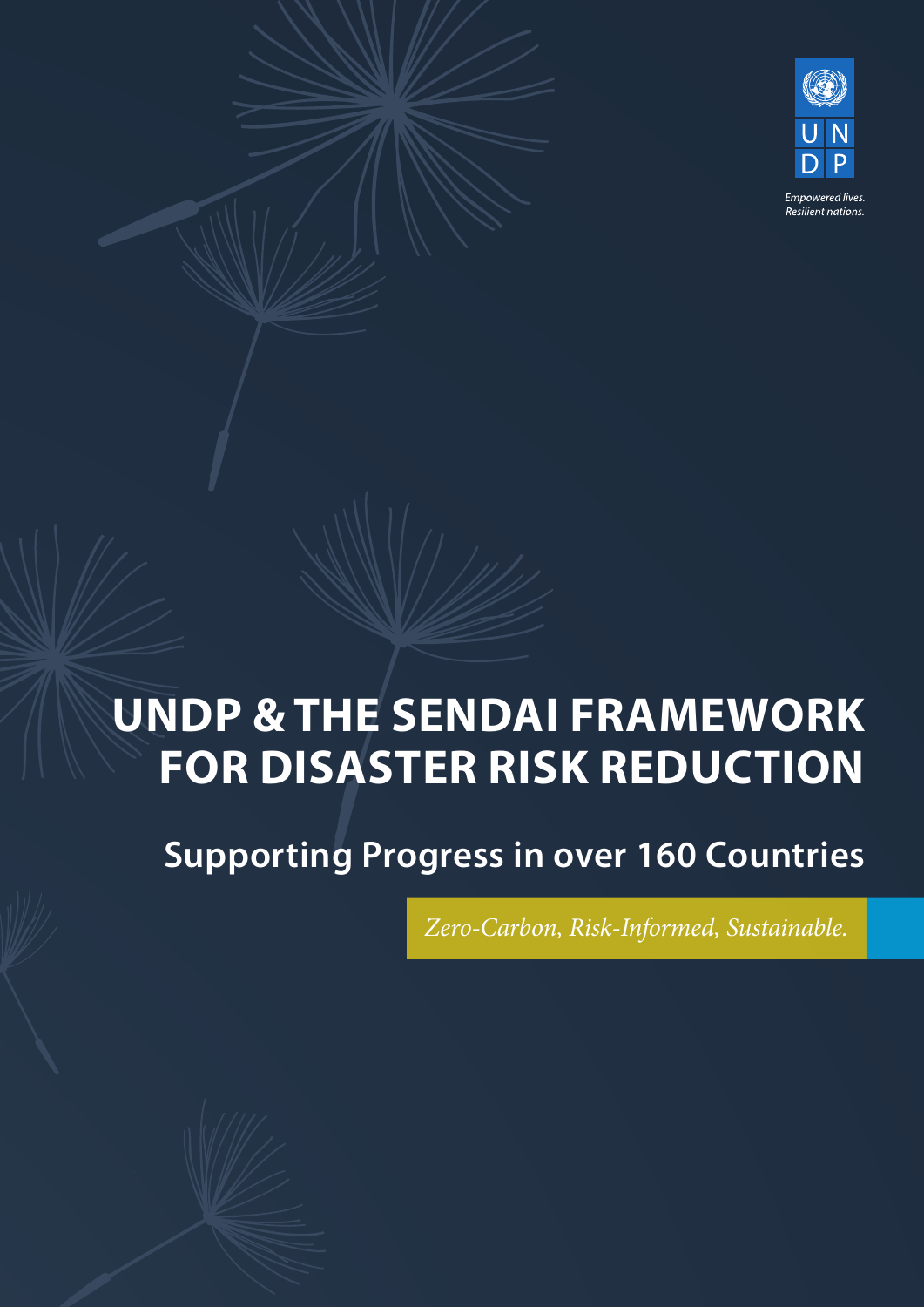# **UNDP SINCE SENDAI**

UNDP's disaster risk reduction (DRR) efforts help countries achieve the Sustainable Development Goals (SDGs) by both delivering and protecting development gains from the impacts of disasters and climate change. By working with governments and partners towards 'risk-informing' national, local and sectoral development planning processes, UNDP helps build the resilience of communities and nations in line with the Sendai Framework for Disaster Risk Reduction and the Paris Climate Agreement.

In 2016, UNDP's country level DRR and recovery efforts have reached **expenditures of US\$2.1 billion** (2005 – 2016); a significant increase from the USD\$ 1.7 billion in 2015 at the World Conference on Disaster Risk Reduction. Through enhanced integration with climate change adaptation and a firm focus on partnerships and mechanisms to deliver on Sendai, UNDP, since 2005, has helped 148 countries develop national and local DRR strategies and action plans; supported 84 countries to understand and communicate risks through disaggregated risk assessments; worked with 90 countries to strengthen their legal and regulatory frameworks for DRM; and supported 110 countries to develop post-disaster recovery capacities.

To facilitate cooperation and accelerate action, UNDP has been a key partner to several global initiatives that correspond to the targets of Sendai. These include the **Capacity for Disaster Reduction Initiative (CADRI)**, which aims to enhance the ability of UN agencies to support governments to deliver comprehensive disaster risk reduction strategies; the **Global Preparedness Partnership**, which aims to strengthen preparedness capacities locally and reduce the need for international assistance; the **Insurance Development Forum (IDF)**, which is designed to optimize and extend the use of insurance related facilities to protect vulnerable actors against shocks and natural hazards; and the partnership on **Post-Disaster Needs Assessments** with the UN Development Group, the European Union and the World Bank.

#### **UNDP AT CANCUN**

UNDP's participation at Cancun emphasizes three key elements that are needed to ensure the Sendai Framework is a success:

- **1.** An enhanced **partnership approach** to delivering Sendai: the DRR community needs a Member States driven mechanism to engage and drive forward progress, drawing on comparative advantages and avoiding duplication while filling gaps as needed.
- **2.** More **predictable financing** for disaster risk reduction and recovery: A large portion of resources for DRR remains subsumed into larger humanitarian operations. It is essential that development investments and budgets are disaster risk-informed, and that access to climate finance for highly synergetic DRR measures be provided.
- **3.** Clearer **linkages with SDGs and the Paris climate commitments**: The Sendai Framework and the Paris Agreement both aim to build resilience, as do several SDG targets and indicators. A coherent approach to ensure that all DRR initiatives are complementary to and, ideally, drive action across other areas is central to success.

#### **THE FUTURE OF RISK REDUCTION**

The Global Platform at Cancun represents the first significant opportunity for the international community and national actors to discuss the progress of implementating Sendai. Now is the time to solidify the gains made thus far: the inseparability of risk from development; the underwriting of the SDGs through delivering on Sendai; the essential focus on the governance of risk; how delivering risk reduction not only reduces economic losses but delivers significant opportunity. Now is the time to deliver results.

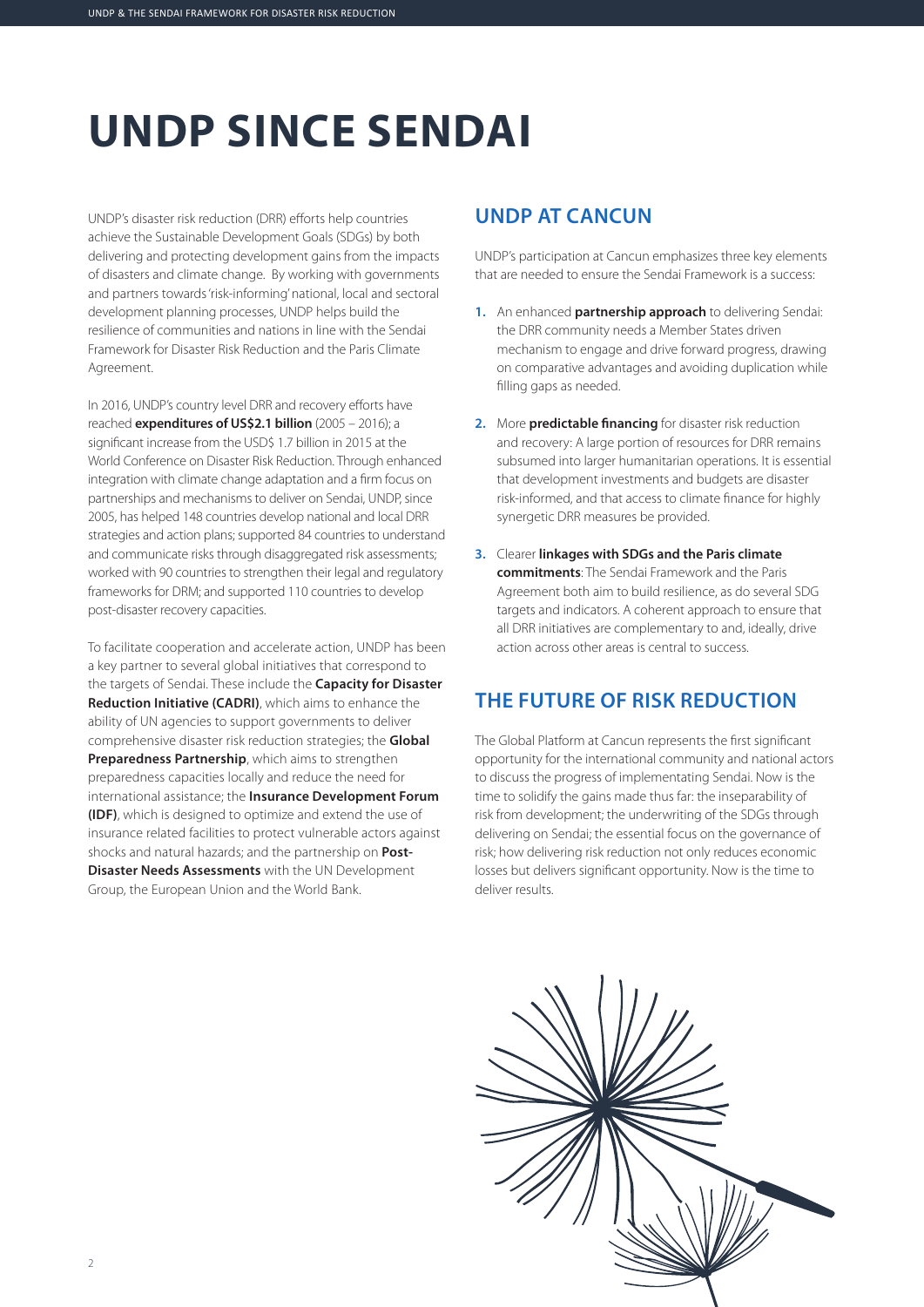## **UNDP PARTICIPATION AT THE 2017 GLOBAL PLATFORM FOR DISASTER RISK REDUCTION**

| <b>TIME</b>                  | <b>EVENT TYPE</b>          | <b>NAME OF EVENT</b>                                                                                | <b>VENUE</b>                     |
|------------------------------|----------------------------|-----------------------------------------------------------------------------------------------------|----------------------------------|
| <b>MONDAY 22 MAY 2016</b>    |                            |                                                                                                     |                                  |
| $12:00 - 16:00$              | <b>Preparatory Meeting</b> | Learning from history: Building resilient societies in<br>Mesoamerica and the Caribbean             | Expo Center 8                    |
| 15:00 - 19:00                | <b>Preparatory Meeting</b> | National DRR strategies: Taking Commitment to Action                                                | Expo Center 3                    |
| 15:30 - 17:00                | <b>Preparatory Meeting</b> | Global Preparedness Partnership Foundational Planning<br>Meeting                                    | <b>Expo Center 4</b>             |
| <b>TUESDAY 23 MAY 2016</b>   |                            |                                                                                                     |                                  |
| $11:30 - 13:00$              | <b>Preparatory Meeting</b> | <b>Capacity Development Consultation Seminar</b>                                                    | Expo Center 8                    |
| $15:00 - 16:30$              | <b>Preparatory Meeting</b> | Insurance sector consultation meeting                                                               | Sunrise 11                       |
| $16:00 - 18:00$              | <b>Preparatory Meeting</b> | UN coordination & preparatory meeting (by invitation)                                               | Expo Center 2                    |
| $16:30 - 18:00$              | <b>Preparatory Meeting</b> | Positioned for action: Displacement and the Sendai<br>Framework                                     | Sunrise 10                       |
| <b>WEDNESDAY 24 MAY 2016</b> |                            |                                                                                                     |                                  |
| $10:00 - 11:30$              | <b>Working Session</b>     | Sendai Framework Monitor Consultation                                                               | Arena F                          |
| 13:30 - 14:25                | Side Event                 | Understand and take action on risk from the vision of<br>indigenous communities in Mexico.          | Expo C1                          |
| $16:15 - 17:45$              | <b>Working Session</b>     | <b>Risk Information &amp; Loss Databases</b>                                                        | Arena F                          |
| 17:50 - 18:45                | Side Event                 | From Sendai to the SDGs: Institutionalizing Grassroots<br>Women's Leadership for Greater Resilience | Expo C1                          |
| 17:50 - 18:45                | Side Event                 | From Sendai to Cancun: Understanding of Disaster Risk in<br>the Latin America and Caribbean region  | Sunrise 12                       |
| 17:50 - 18:45                | Side Event                 | Enhancing the effectiveness and evaluation of risk<br>governance across scales                      | Expo C 2                         |
| THURSDAY 25 MAY 2017         |                            |                                                                                                     |                                  |
| $9:00 - 11:00$               | Plenary                    | National & Local DRR Strategies                                                                     | Arena A                          |
| 13:00 - 13:55                | Side Event                 | Connecting Public and Private Sectors in Disaster Risk<br>Management for Sustainable Development.   | Sunrise 10                       |
| 17:00 - 18:30                | <b>Working Session</b>     | <b>DRR</b> Governance                                                                               | Arena E                          |
| <b>FRIDAY 26 MAY 2016</b>    |                            |                                                                                                     |                                  |
| $10:15 - 10:30$              | Ignite Stage               | Risk Reduction and Resilient Development in Protected<br>Areas in Mexico                            | <b>Expo Center</b><br>Main Foyer |
| $16:00 - 16:55$              | Side Event                 | Partnering for risk-informed development                                                            | Expo C 3                         |
| $16:00 - 16:55$              | Side Event                 | The Sendai Framework in the Arab Region: A Climate Risk<br>Nexus Approach                           | Sunrise 11                       |

For information on UNDP's engagement at Cancun, please contact **Angelika Planitz** at angelika.planitz@undp.org. For partnerships discussion, please contact **Jan Kellett** at jan.kellett@undp.org. For media interviews, please contact **Carl Mercer** at carl.mercer@undp.org.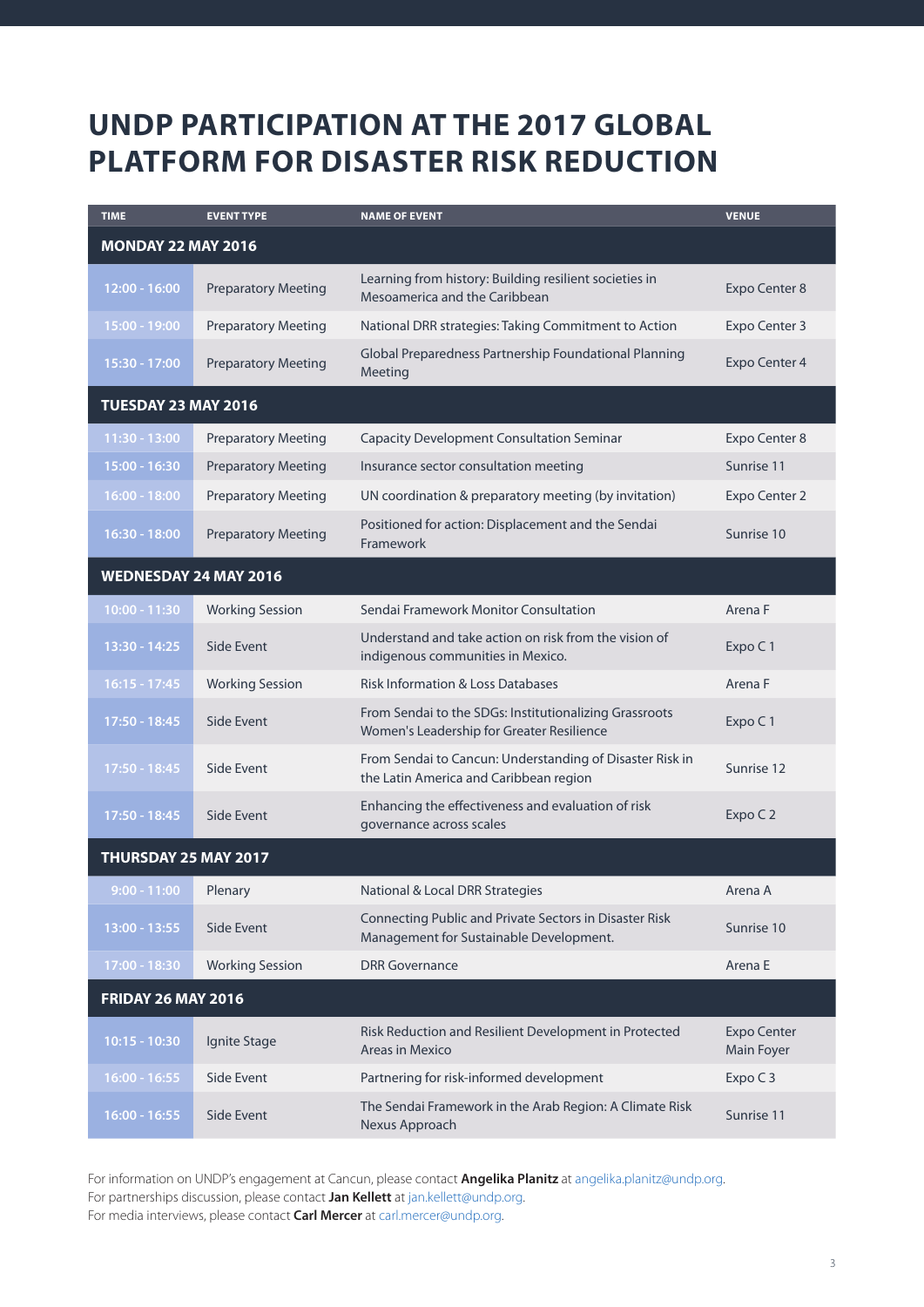## **UNDP'S INVESTMENT IN DISASTER RISK REDUCTION**



#### **TOTAL EXPENDITURE BY REGION (2005-2016)**



#### **EXPENDITURE PER REGION PER YEAR (2005-2016)**



#### **UNDP SUPPORT BY THEMATIC AREA 2005-2016 (BY # OF COUNTRIES)**















Disaster and Climate Risk Governance

Early Warning and Preparedness

Resilient Recovery

Local Action

DRR-CCA Integration

Risk Assessment

Total DRR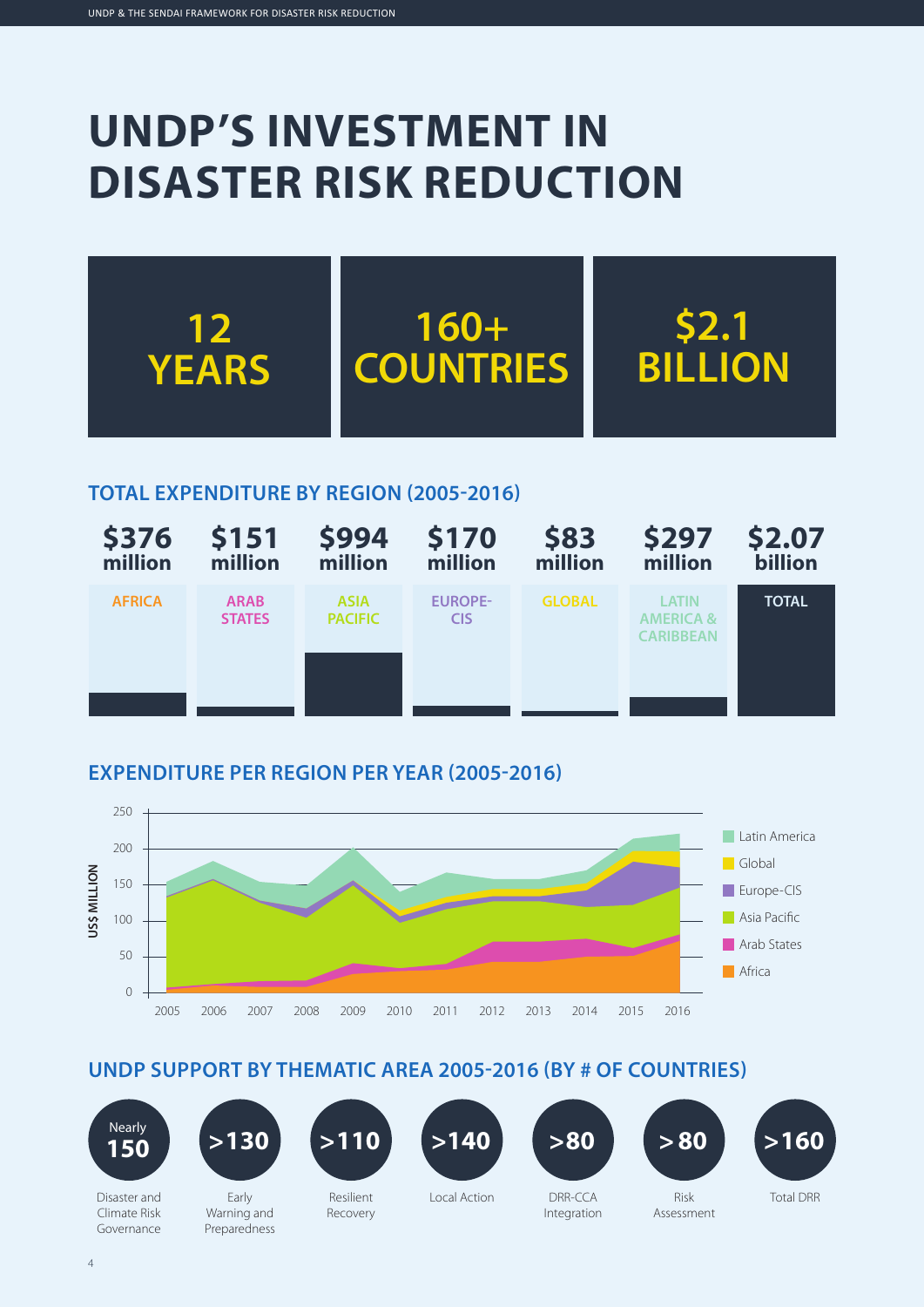## **SINCE SENDAI, 2015/2016**

#### **UNDP'S INVESTMENT IN DRR SINCE SENDAI**



#### **NUMBER OF PROJECTS BY THEMATIC AREA COVERED**



#### **NUMBER OF COUNTRIES SUPPORTED BY THEMATIC AREA SINCE SENDAI**



#### **DRR EXPENDITURE WITH GENDER CONSIDERATION**



#### **INTEGRATED CLIMATE ADAPTATION & DRR EXPENDITURE SINCE SENDAI**



#### **UNDP'S INCOME BY DONOR CATEGORY (2012 – 2016)**



\* Income data reflect only the direct donor contribution and excludes UNDP core resources.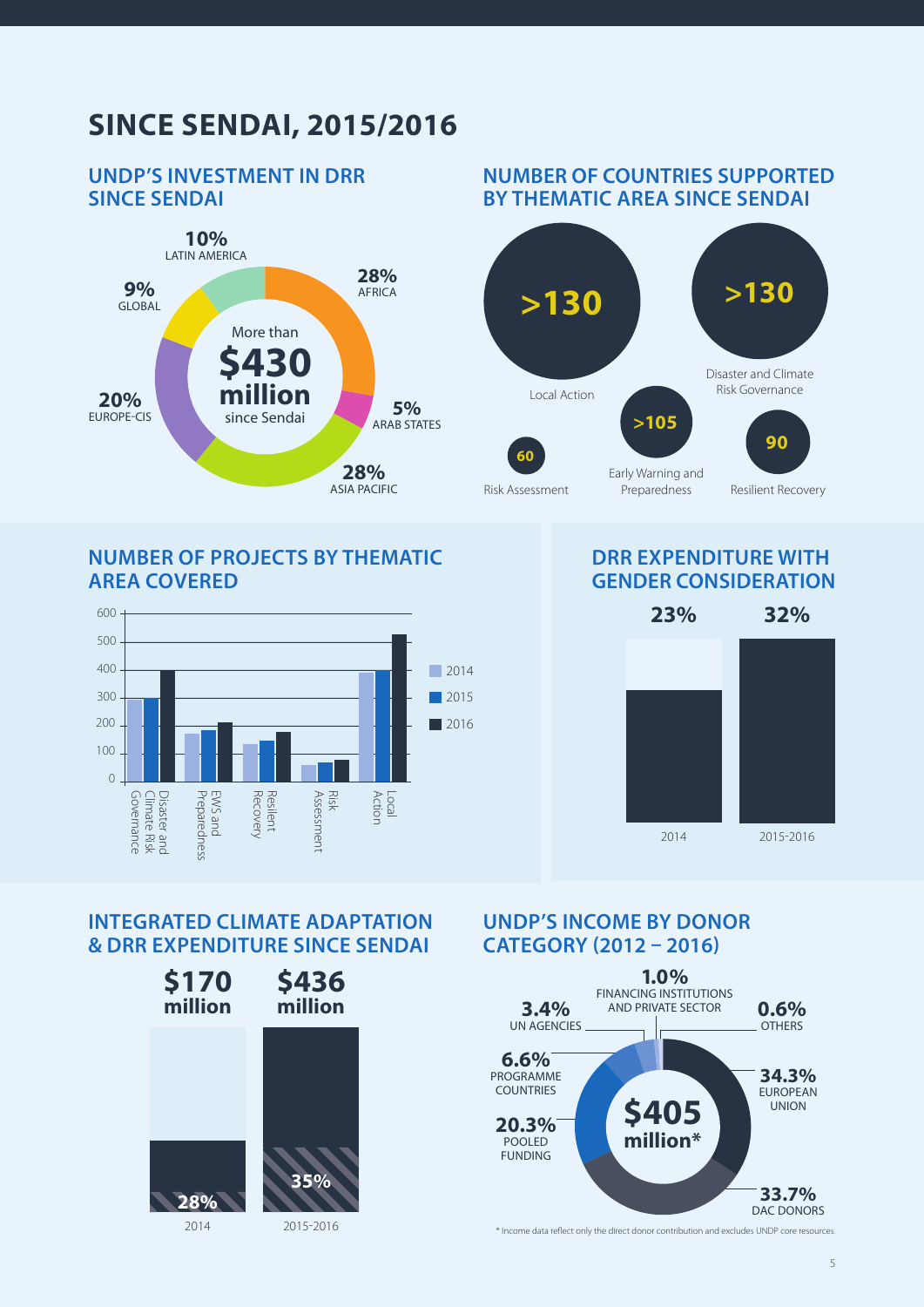# **OUR WORK IN FOCUS**

## **BOSNIA AND HERZEGOVINA**

*In 2016, UNDP continued to assist communities affected by the 2014 flood, which impacted over one million people and cost over 2 billion EUR, as well as worked with the Government on broader disaster risk reduction. Support included strengthening governance, early warning and technological systems for DRR.* 

#### **SUPPORT TO FLOOD & LANDSLIDE RECOVERY**

Between 2014 and 2016, support was provided for both infrastructure and social recovery. 4,600 homes were reconstructed and communal infrastructure, including 120 bridges and roads and 31 water and sanitation facilities, were repaired. These works helped to re-open access to markets, schools, agricultural fields, health centers and other key services. To facilitate access to education, 168 schools were repaired, benefiting 70,000 students.

Restoring economic activities was also a key element of the recovery process, as many small enterprises and farmers lost their main source of livelihoods. The recovery project thus helped to protect and create more than 5,600 jobs and to re-start agricultural production for 1,270 commercial and subsistence farmers.

To improve the safety of populations at risk of landslides and to protect infrastructure and assets exposed, UNDP has been supporting local governments and communities in thirteen municipalities to rehabilitate and stabilize seventeen at-risk locations. Efforts were based on extensive geological research used to identify the physical properties of soils and rocks around the sites. Depending on findings, work was undertaken to design the most appropriate structures or repair those that were distressed.

In 2016, training on landslide risk management was also delivered to municipalities and enabled representatives to understand the methods for monitoring landslides, landslides stability analysis, and construction methods for rehabilitation. The training program has been adopted by Geological Institutes of Bosnia and Herzegovina and can be replicated throughout the country.

#### **EARLY WARNING AND DISASTER RISK GOVERNANCE**

Bosnia and Herzegovina has limited institutional and legal frameworks on climate change or disaster risk reduction, and sector plans do not address these important challenges. Given this, steps were taken in 2016 to review the existing legislative and institutional framework in the country and

identify the most appropriate entry points for integrating DRR into regulatory and policy frameworks, as well as how to mainstream DRR into key sector policies and plans. These efforts are currently underway.

Given the lack or poor quality of hydro-meteorological and spatial data for monitoring and the limited capacity of local institutions to collect and analyze data, an assessment was undertaken to identify the main gaps and the solutions needed to improve existing systems. Based on the assessment, UNDP provided support to collect spatial and hydro-meteorological data, as well as prepare flood hazard and risk maps for the Vrbas river basin. A geoportal was developed, which links spatial data with historical hydro-meteorological observations and socio-economic information, and contains a database of flood damages. Work is underway to enable the direct transfer of realtime data into the forecasting platform.

Similarly, UNDP helped to develop the Disaster Risk Analysis System, an integrated multi-hazard risk information management tool. The System is an online platform that houses valuable data and information about floods and landslides, and contains data on precipitation and water levels from Hydrometeorology and Water Agencies, as well as spatial data on infrastructure, land use, and population. Hazard maps can be projected onto google maps, and overplayed with specific vulnerability data to inform prevention or response planning when needed. The tool serves to promote greater awareness of risks and vulnerabilities affecting local communities, and enables fast computer spatial risk assessments, which empowers communities and authorities with the evidence needed to take risk-informed, preventive actions. This tool will be scaled up to other municipalities in the country.

Finally, to accompany the digital and institutional support, assistance was given to establish a hydro-meteorological network in Vrbas river basin. This consisted of 28 gauges (20 precipitation, 2 meteorological and 6 hydrological), as well as training in how to monitor and operate the equipment. This network is a first in Bosnia and Herzegovina and allows for the automatic measuring of water levels and discharge, rainfall, and other meteorological parameters in real time. Plans are underway to establish institutional arrangements for a broader, national, flood forecasting and early warning system.

*The initiatives implemented with UNDP support in 2015/2016 empowers government authorities and communities through better knowledge and information, and technological and engineering solutions that ultimately reduce risks, save lives and avoid economic losses. These efforts contribute to Priorities 1 & 2 of the Sendai Framework, on understanding disaster risk and strengthening disaster risk governance respectively.*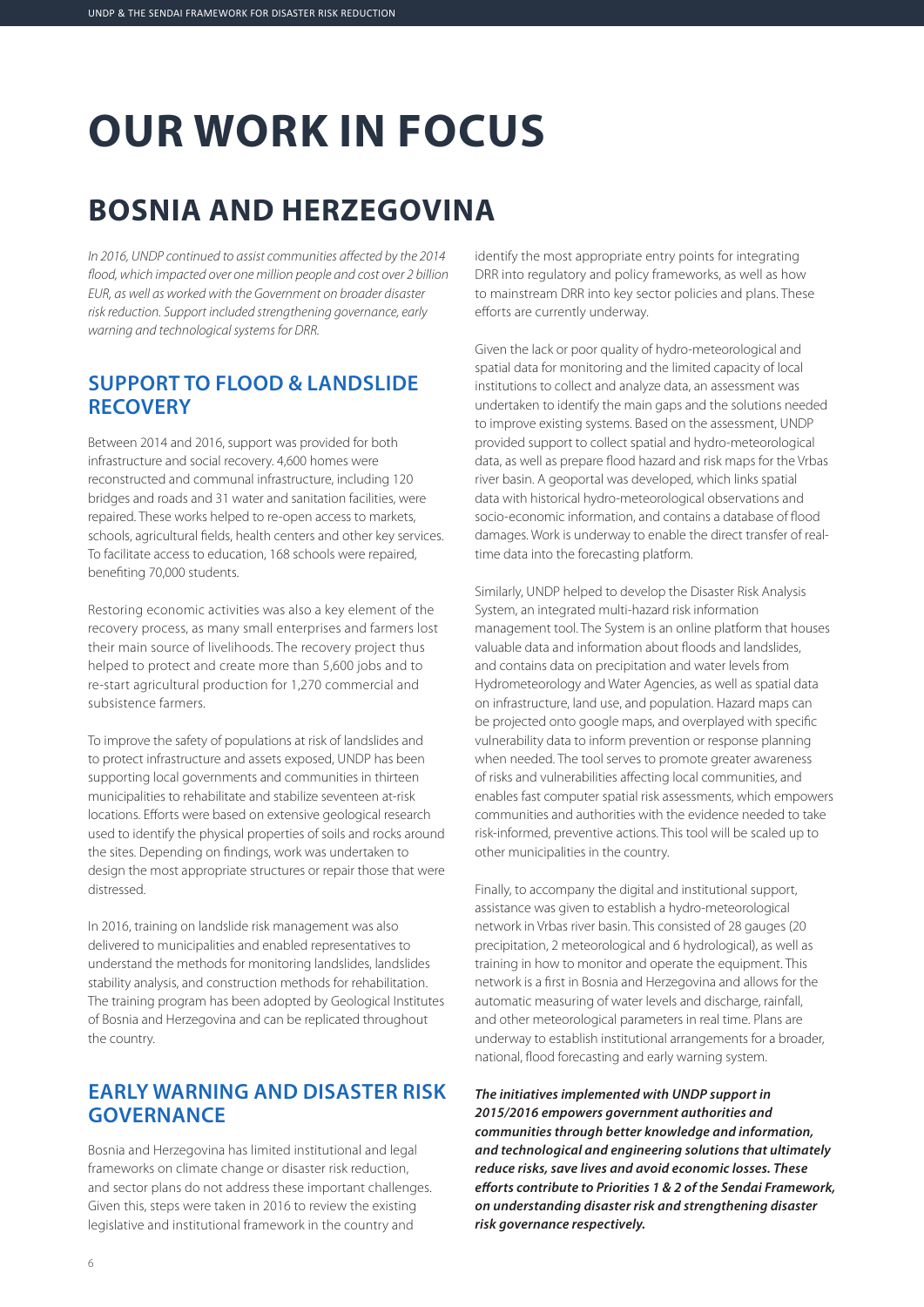### **NEPAL**

*Building on sustained disaster risk reduction work with Nepal, UNDP's efforts since Sendai include extensive support to postearthquake recovery, as well as the expansion of efforts to reduce Glacial Lake Outburst Floods (GLOFs).*

#### **BUILDING-BACK BETTER AFTER THE 2015 EARTHQUAKES**

Following the 2015 Gorkha earthquake, which destroyed or damaged nearly 800,000 homes and government buildings, including schools and health facilities, UNDP provided significant support to Government efforts for recovery and reconstruction. This included support to establish the National Reconstruction Authority, developing recovery frameworks, and providing technical resources and assistance for recovery planning. UNDP also set up a human resource facility through which recovery experts with specialized skills could be assigned to the National Reconstruction Authority.

UNDP's support to longer term recovery also includes training 2,000 local masons and engineers on safe building practices and on methods to assess damaged buildings, as well as the institutionalization of a training course at a national vocational training institute.

Awareness raising campaigns have also been used to reach more remote areas where spontaneous recovery efforts by the affected population are common. Radio broadcasts promote safe construction practices, and a new UNDP initiative, the 'Mobile Video Van', has guided over 18,000 homeowners on earthquake-safe housing construction.

In a further effort to build resilience through recovery, two innovative housing designs were introduced by UNDP in collaboration with Nepal's Institute of Engineering and the National Centre for People's Action in Disaster Preparedness of India. One design uses 'debris block masonry', which builds blocks from the debris of damaged buildings, thereby decreasing building costs, while the second uses 'random rubble masonry' with GI wire containment technology. This improves safety and reduces the use of timber and water. Each of these designs helps to both manage the issue of debris and rubble while also addressing longer term resilience. UNDP also assisted the Department of Urban Development and Building Construction to develop a *Catalogue for Reconstruction of Earthquake Resistant Houses*, which illustrates 12 alternative materials and technologies with 17 model designs that are cost-efficient and environmentally friendly.

#### **MITIGATING FLOOD OUTBURSTS FROM THE IMJA GLACIAL LAKE**

The glaciers in Nepal's Himalaya are shrinking due to global warming, and the melting threatens to burst twenty glacial lakes, six of which have been identified as 'critical'. As warming continues, downstream communities are at risk of large-scale

flooding. The Imja Glacial Lake within the Sagarmatha National Park is one of these glacial lakes. This growing risk threatens the lives, property and livelihoods of downstream communities.

Working in partnership with Nepal's Department of Hydrology and Meteorology, UNDP has been helping to reduce these risks. This has included the construction of a 13km gabion embankment and the rehabilitation of a 3km drainage system to reduce the risk of flash floods. In addition, efforts have been undertaken to lower the water level of the Imja Glacial Lake, which in turn alleviates the hydrostatic pressure in the moraine dam and reduces the risk of failure and the potential of a flood. Already, the project has succeeded in lowering the water level of the Imja Lake by 3.4 meters, protecting communities as far as 50km downstream.

To accompany this, early warning systems have been put in place in the periphery of Imja Lake; taskforces have been formed, trained and equipped with community based early warning systems; and local government authorities and communities have been trained to bring greater knowledge and skills on flood risk management. Over 12,000 people residing in the area are now safer with these new measures in place.

#### **STRENGTHENING DISASTER RISK GOVERNANCE**

For over a decade UNDP has worked closely with the Government to strengthen the capacity of key agencies and sectors, for example through technical support to the National Planning Commission to mainstream disaster risk reduction into the national planning process. Since 2012, UNDP in partnership with the Ministry of Home Affairs, has established a network of 56 Emergency Operations Centers in Nepal, to serve as the main coordination hubs for disaster preparedness and response in the country. The centers proved to be a critical resource when the earthquakes struck Nepal in 2015.

Nepal's exposure to natural hazards and its high vulnerability to climate change has the potential to significantly impact economic development and the livelihoods of millions of people, especially the poorest and most marginalized. To safeguard development progress that the country has achieved thus far, as well as the large recovery investments made during the post-earthquake reconstruction process, it is critical to support the Government to adopt policies and practical measures in climate change adaptation and disaster risk reduction.

*Integrating the principles of building-back-better in recovery contributes to one of the four priorities for action in the Sendai Framework, as well as to the global targets, for example to substantially reduce by 2030 the number of people globally affected by disasters. Overall, UNDP's support to Nepal, covering governance, early warning, preparedness, risk information and building back better, supports action against each of the priorities of the Sendai Framework.*